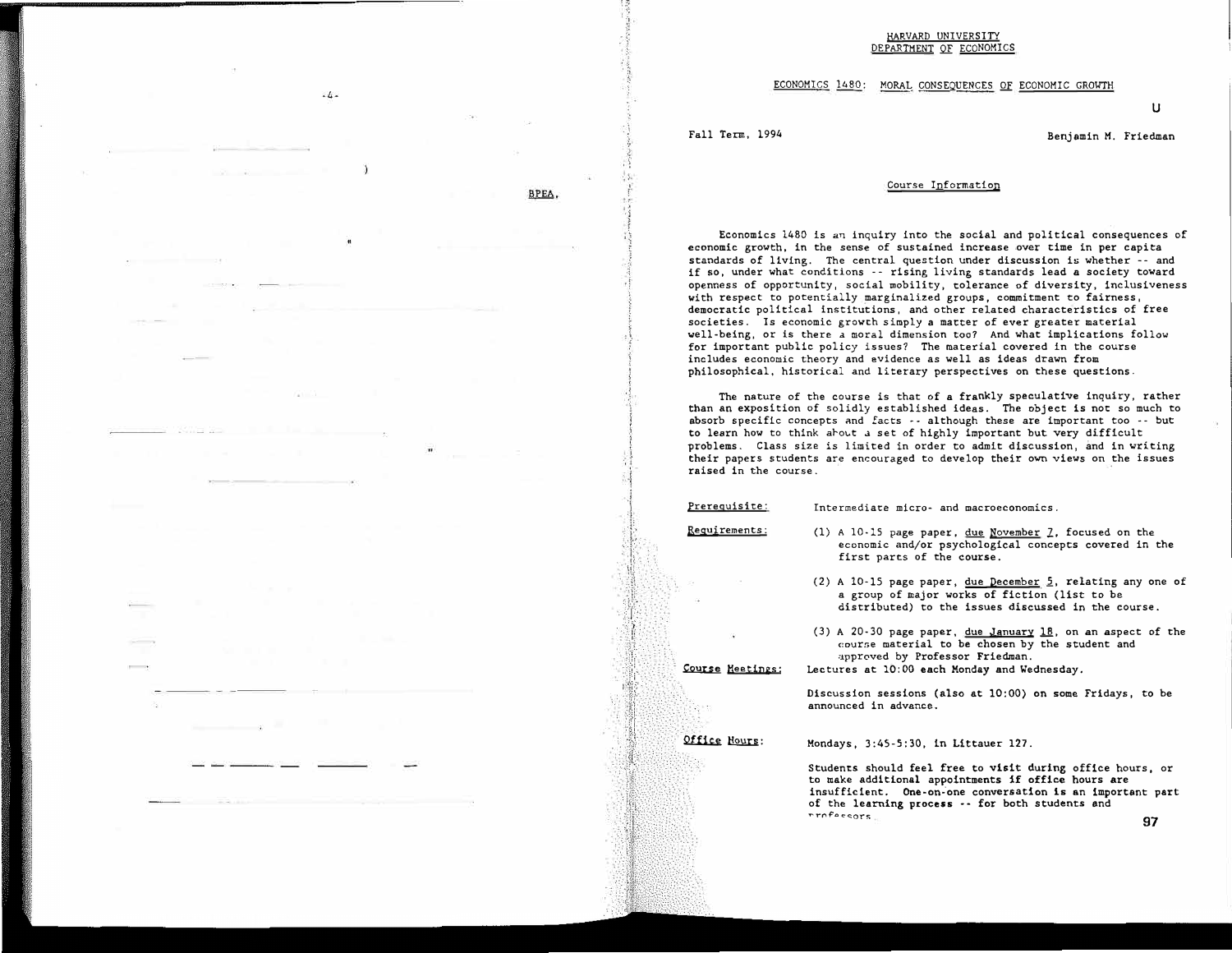#### HARVARD UNIVERSITY DEPARTMENT OF ECONOMICS

# ECONOMICS 1480: MORAL CONSEQUENCES OF ECONOMIC GROWTH

Fall Term, 1994

Benjamin M. Friedman

## Reading List

 $\mathbf{I}$ . Introduction: Some History of Ideas

Albert Hirschman, Rival Views of Market Society (1986), Ch. 5.

Daniel Bell, The Cultural Contradictions of Capitalism (1976), Ch. 6.

Christopher Lasch, The True and Only Heaven: Progress and Its Critics  $(1991)$ , Ch. 2.

Robert Nisbet, History of the Idea of Progress (1980), Ch. 6.

 $II.$ Enlightenment Views of the Moral Society

> John Stuart Mill, On Liberty (in Mill, Three Essays, Oxford 1975), pp. 12-18, 22-31, 45-51, 65-68, 92-104.

John Locke, A Letter Concerning Toleration (Hackett, 1983), 23-36. Isaiah Berlin, Four Essays on Liberty (1969), pp. 118-131, 167-172. Michael Sandel, Liberalism and Its Critics (1984), pp. 1-11.

III. Linking Economic Conditions and Social Attitudes: Economic Concepts

Joseph Stiglitz, Economics (1993), Ch. 5, 8.

- James Duesenberry, Income, Saving, and the Theory of Consumer Behavior  $(1949)$ , Ch. 3.
- George Stigler and Gary Becker, "De Gustibus Non Est Disputandum." American Economic Review (March, 1977).

Gregory Mankiw, Macroeconomics (1994), Ch. 4.

Richard Easterlin, Birth and Fortune (1987), Ch. 1, 2, 6.

Gary Becker and Nigel Tomes, "Human Capital and the Rise and Fall of Families." Journal of Labor Economics (July, 1986, Supplement).

Economics 1480 Fall 1994

- $-2-$
- IV. Linking Economic Conditions and Social Attitudes: Psychological Concepts

Robert Frank, Choosing the Right Pond (1985), Ch. 1-3.

George Loewenstein and Jon Elster, Choice Over Time (1992), Ch.9.

- Daniel Kahneman, Jack Knetsch and Richard Thaler, "The Endowment Effect, Loss Aversion, and Status Quo Bias." Journal of Economic Perspectives (Winter, 1991).
- Amos Twersky and Daniel Kahneman, "Loss Aversion in Riskless Choice: A Reference-Dependent Model." Quarterly Journal of Economics, November, 1991.
- Daniel Kahneman, Jack Knetsch and Richard Thaler. "Fairness as a Constraint on Profit Seeking: Entitlements in the Market." American Economic Review (September, 1986).

Robert Inglehart, The Silent Revolution (1980), Ch. 2.

 $V<sub>1</sub>$ Views of the American Experience

> Alexis de Tocqueville, Democracy in America, Vol. 2 (Vintage, 1990), pp. 33-34, 126-133, 136-142, 148-167, 177-185, 189-191, 287-288.

Russell Conwell, Acres of Diamonds (Harper, 1915), pp. 3-59.

David Potter, People of Plenty (1954), Ch. 3-5.

Louis Hartz, The Liberal Tradition in America (1955), Ch. 8, 9.

Gordon Wood, The Radicalism of the American Revolution (1992), Ch. 13, 18, 19.

- VI. Perspectives on Economic Development
	- Albert Hirschman, "The Changing Tolerance for Income Inequality in the Course of Economic Development." Quarterly Journal of Economics (November, 1973).
	- Albert Hirschman, "Social Conflicts as Pillars of Democracy." Mimeo (1994).
	- John Helliwell, "Empirical Linkages Between Democracy and Economic Growth." British Journal of Political Science (April, 1994).
	- Alberto Alesina and Roberto Perotti, "The Political Economy of Growth: A Critical Survey of the Recent Literature." Mimeo (1993).

Samuel Huntington, Political Order in Changing Societies (1968), Ch. 1.